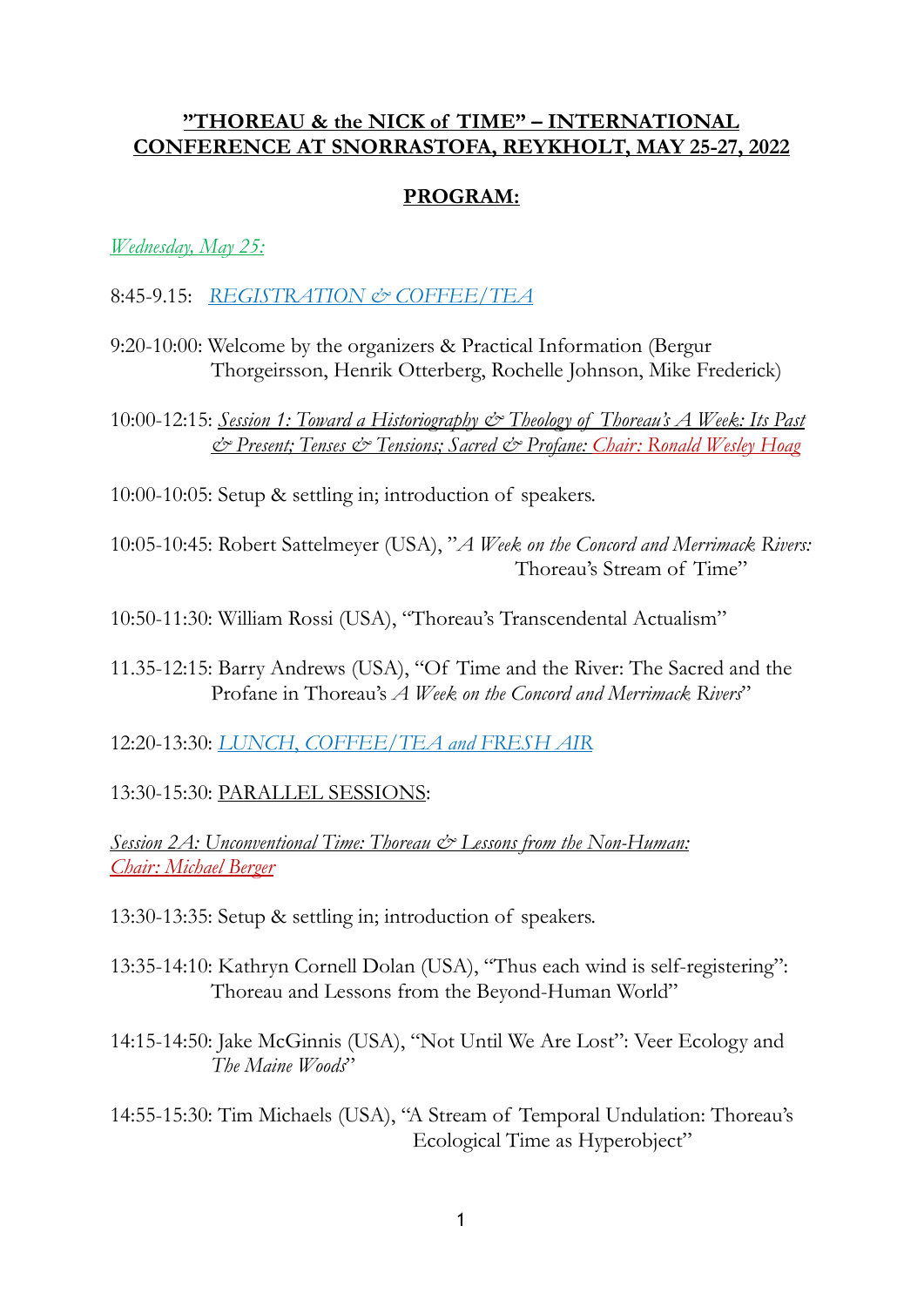# *Session 2B: Resisting Quietism & Fascist Politics: Chair: Henrik Otterberg*

13:30-13:35: Setup & settling in; introduction of speakers.

13:35-14:10: Antonio Casado (Spain), "The Time for Political Transcendentalism is NOW"

14:15-14:50: Michael Frederick (USA), "Reclaiming *Resistance* in *Walden* and other Thoreau Works"

14:55-15:30: Brent Ranalli (USA), "Modern Times: Thoreau and Charlie Chaplin"

15:30-15:55: *COFFEE/TEA & FIKA BREAK*

16:00-17:00: *KEYNOTE*: Laura Dassow Walls (USA), "Thoreau's Cosmic Time" [via live streaming/link, including Q & A afterwards] *Intro/Chair: Rochelle Johnson*

17:10-18:30: PARALLEL SESSIONS:

*Session 3A: Thoreau & Icelandic Experience 1: Chair: Bergur Thorgeirsson*

17:10-17:15: Setup & settling in; introduction of speakers.

17:15-17:50: Au∂ur Adalsteinsdottir (Iceland), "Fantasies of Life in the Woods Under a Volcano - the Relevance of *Walden* in contemporary Icelandic literature"

17:55-18:30: Ólafur Páll Jónsson, "The value of the mountains in the horizon: Thoreau on the helpfulness of mountains"

*Session 3B: Thoreau & German Aesthetics: Chair: Zachary Melton* 

17:10-17:15: Setup & settling in; introduction of speaker(s).

17:15-17:50: William D. Fusfield (USA) "Thoreau and Schlegel's Romantic

Aesthetics"

17:55-18:30: Free slot.

19:00-20:30: *DINNER* on your own at Fosshótel or nearby.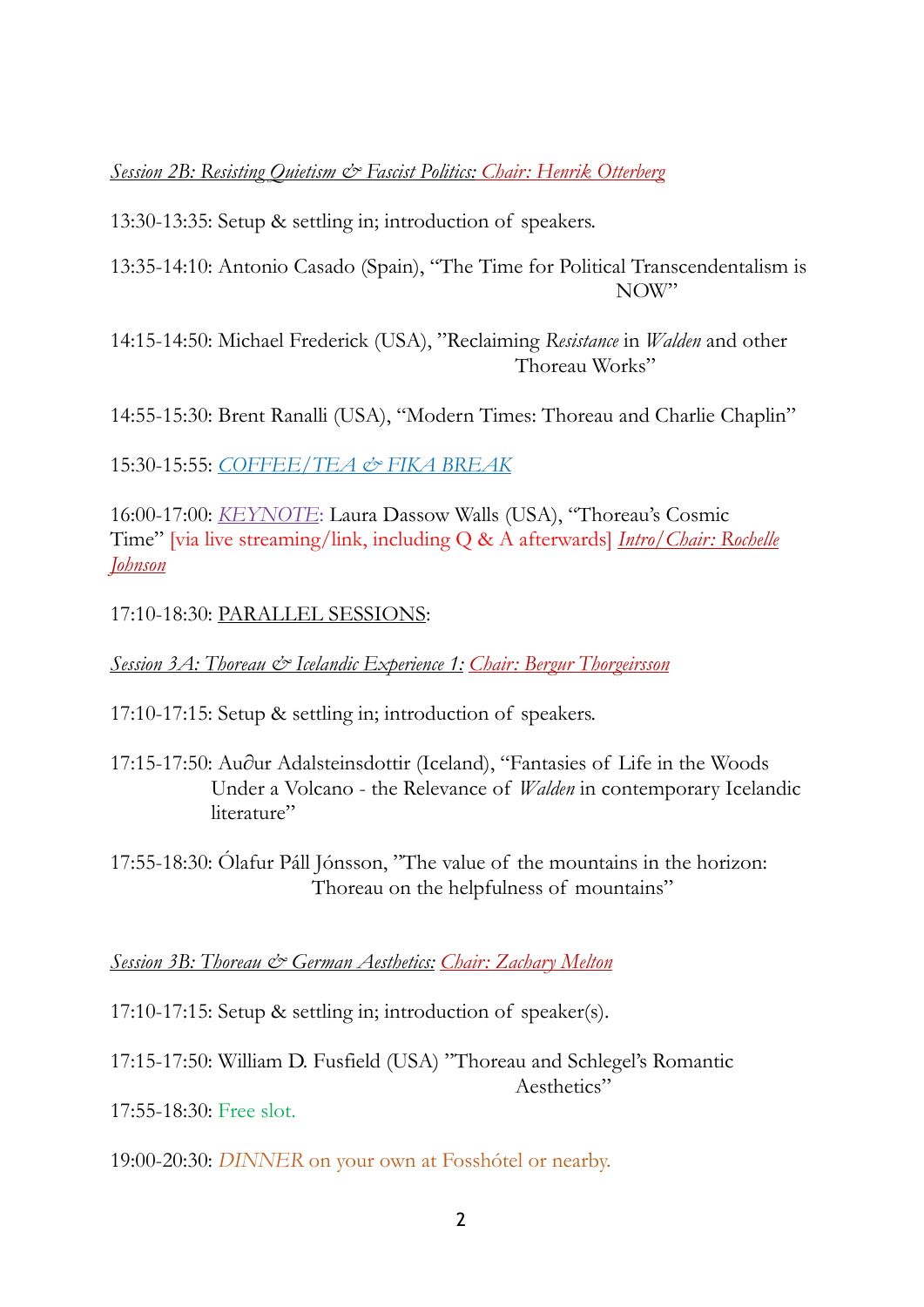# 20:30-21:00: PIANO CONCERT with Ásta Dóra Finnsdóttir

*Thursday, May 26:*

8:30-10:30: PARALLEL SESSIONS:

*Session 4A: Thoreauvian Temporalities 1: Chair: Henrik Otterberg* 

8:30-8:35: Setup & settling in; introduction of speakers.

8:35-9:10: Brian Bartlett (Canada), "'The First Page of Today': Morning and Mornings in Thoreau"

9:15-9:50: Kathy Fedorko (USA), "Henry Thoreau's Spiritual Time"

9:55-10:30: Richard Higgins (USA), "The Scroll of Time: Thoreau and the Eternal Return"

*Session 4B: Thoreauvian Temporalities 2: Chair: William Rossi* 

8:30-8:35: Setup & settling in; introduction of speakers.

8:35-9:10: Stephen Hahn (USA), "Thoreau and *Kairos*"

9:15-9:50: Mark Luccarelli (Norway & USA), "Thoreau's Struggle with 'Deep Time': Cyclical Experience in *A Week on the Concord and Merrimack Rivers*"

9:55-10:30: Keegan Peter O'Connor (UK), "In the Nick of Time: Thoreau on the Well-Timed Song of Sir Walter Raleigh"

10:35-11:00: *COFFEE/TEA & FIKA BREAK*

11:00-12:20: PARALLEL SESSIONS:

## *Session 5A: Walden's Habitation and History & Presentation of the Thoreau Society: Chair: Michael Berger*

11:00-11:05: Setup & settling in; introduction of speakers.

- 11:05-11:40: Patrick Geiger (Germany), "In *Walden's* Margins: Holes, Tents, Shanties and Other Uncanny Dwellings through the Ages"
- 11:45-12:20: Rochelle Johnson & Mike Frederick on the Thoreau Society: mission, goals, activities; welcoming new members and supporters.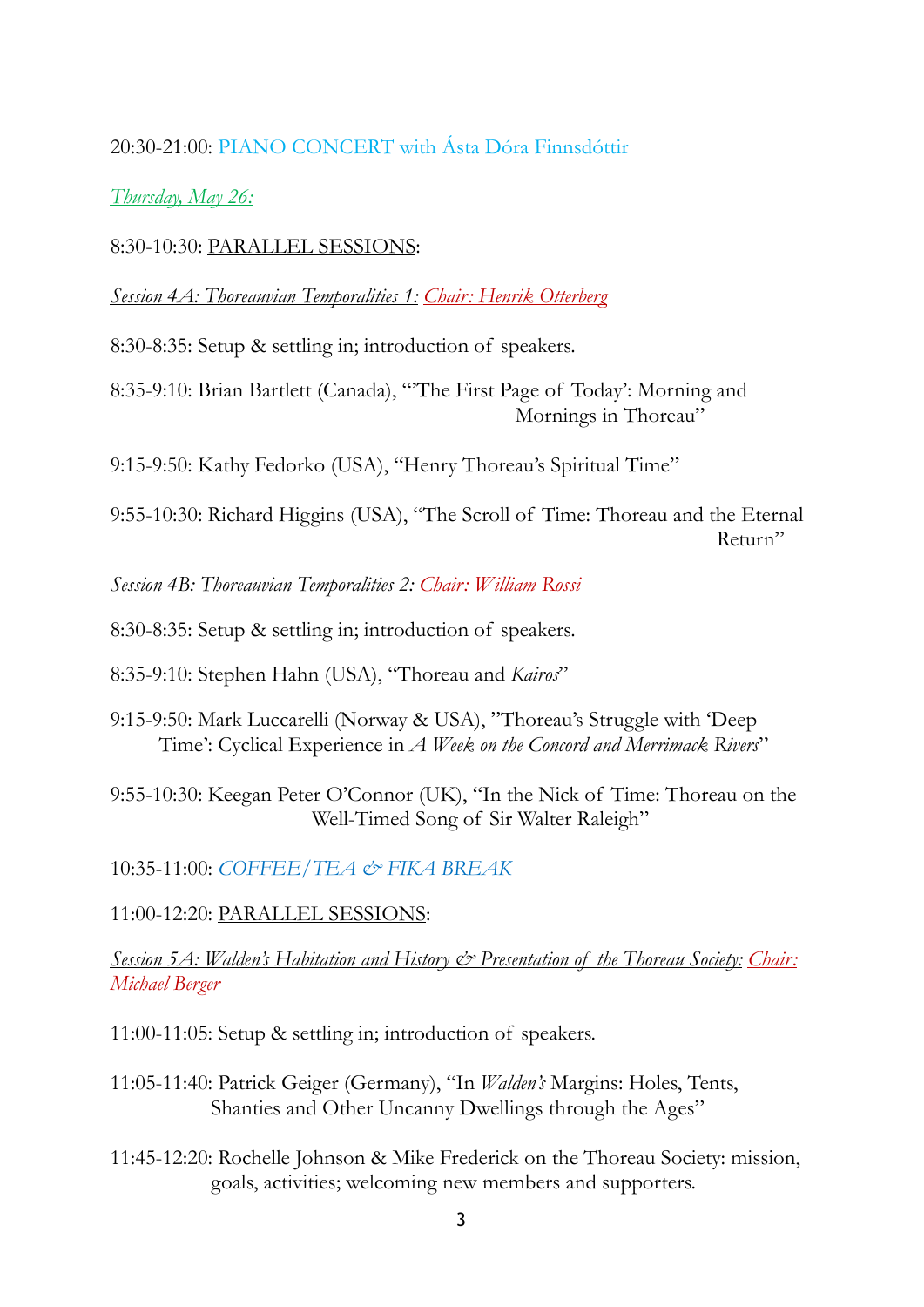## *Session 5B: Cape Cod's Temporalities: Chair: John Kucich*

11:00-11:05: Setup & settling in; introduction of speakers.

11:05-11:40: Albena Bakratcheva (Bulgaria), "The Chronotope of Thoreau's *Cape* 

*Cod*"

11:45-12:20: Dennis Noson (USA) "From Brandford's Pilgrims to Snorri's Thorfinn: Thoreau's cartographic space-time in *Cape Cod*'s ' Provincetown"

12:20-13:30: *LUNCH*, *COFFEE/TEA and FRESH AIR*

13:30-15:30: PARALLEL SESSIONS:

*Session 6A: Thoreau on Evaluating Time: Chair: Paul Schacht*

13:30-13:35: Setup & settling in; introduction of speakers.

13:35-14:10: Geoff Wisner (USA), "On Thoreau's Concept of 'Is it Worth the While?"

14:15-14:50: Benjamin Schacht (USA) "'Men labor under a mistake': Labor, Leisure, and the Value of Time in the Writings of Henry David Thoreau and His Contemporaries"

14:55-15:30: Free slot

*Session 6B: Thoreauvian Temporalities 3: Chair: Richard Higgins* 

13:30-13:35: Setup & settling in; introduction of speakers.

13:35-14:10: Laraine Fergensen (USA), "On Three Concepts of Time in Thoreau"

14:15-14:50: William T. Youngs (USA), "Cohabitancy – Thoreau's Transcending the Boundary Between Past and Present"

14:55-15:30: Mark Gallagher (USA) "The Concept of Temporality in Thoreau" [via LINK/RECORDING]

15:30-15:55: *COFFEE/TEA & FIKA BREAK*

16:00-17:00: *PLENARY:* Robert A. Gross (USA), "Foolish Preachers, Poetical Farmers, and Vicious Men in the Woods: Emerson's and Thoreau's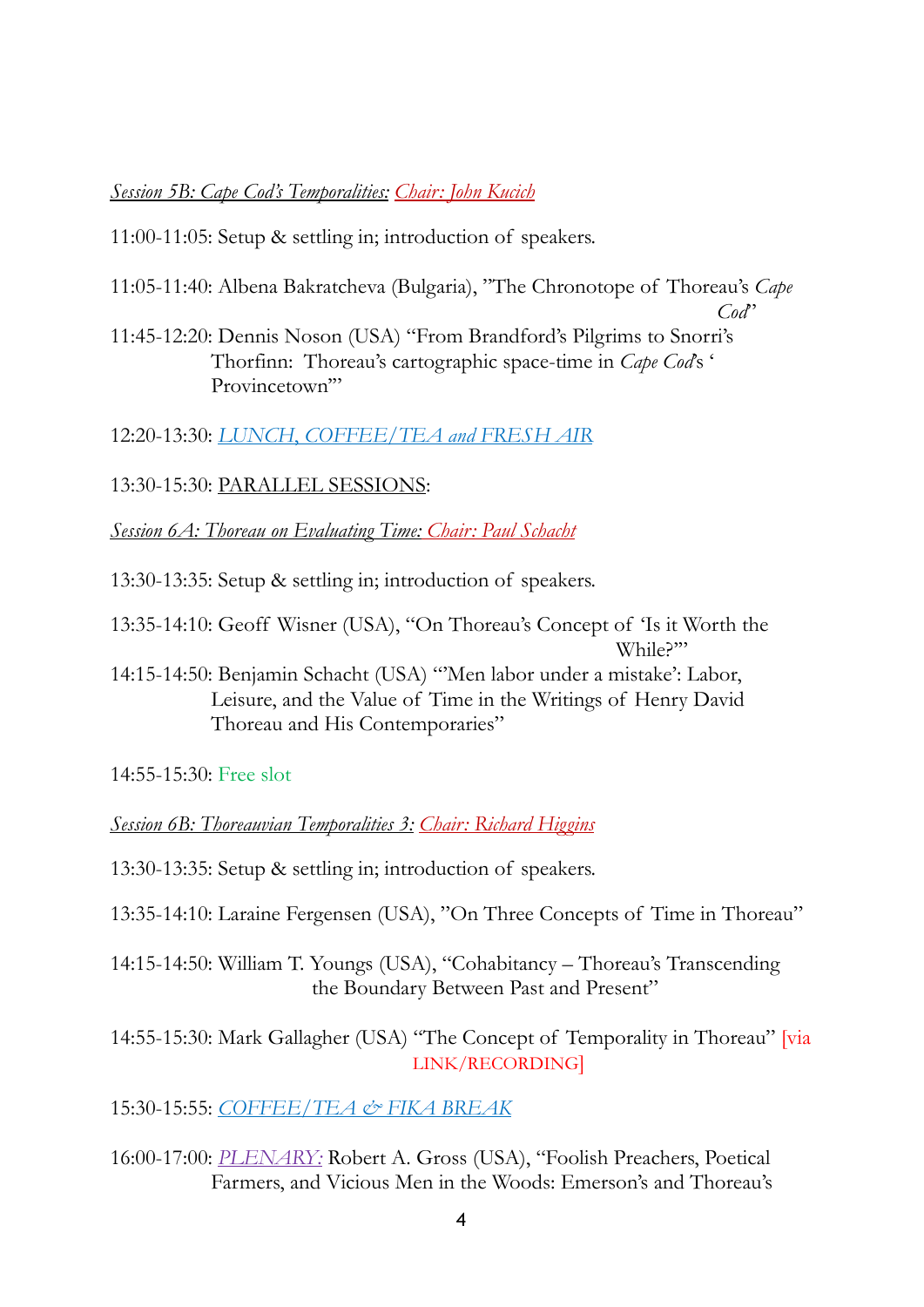### Representative Men" *Intro/Chair: Mike Frederick*

17:15-18:30: Cocktail/Mocktail Refreshment with Bergur Thorgeirsson & Colleagues: including GUIDANCE TO SNORRASTOFA, its History, Museum & Environs, Resources & Mission (weather allowing, including guided walk in the environs).

19:00-21:00: *CONFERENCE DINNER* 

*Friday, May 27:*

8:30-10:45: *Session 7: Thoreau: Indigenous Influences, Deep Time and Agonistic Temporality: Chair: Rochelle Johnson*

8:30-8:35: Setup & settling in; introduction of speakers.

8:35-9:15: John Kucich (USA), "Henry Thoreau, the Indian Notebooks and the Nick of Time"

9:20-10:00: François Specq (France), "'Tak[ing] time by the forelock': Thoreaus Agon"

10:05-10:45: Robert Thorson, "Thoreau, Geologic Time, and *Walden*'s Core Idea" [via live link]

10.50-11:15: *COFFEE/TEA & FIKA BREAK*

*Session 8: 20th-Century Thoreauvian Reception: Novelists & Artists: Chair: Bergur Thorgeirsson*

11:20-11:25: Setup & settling in; introduction of speakers.

11:25-12:00: David Kristinsson (Iceland), "Time on Ice: Thoreau and Andri Snær Magnason"

12:05-12:40: Henrik Otterberg (Sweden), "The Time is Always Now: On Viktor IV's Thoreauvian Influences & Departures"

12:40-13:50: *LUNCH*, *COFFEE/TEA and FRESH AIR*

*Session 9: Thoreauvian Pasts and Futures: A Textual Perspective Chair: Ronald Wesley Hoag*